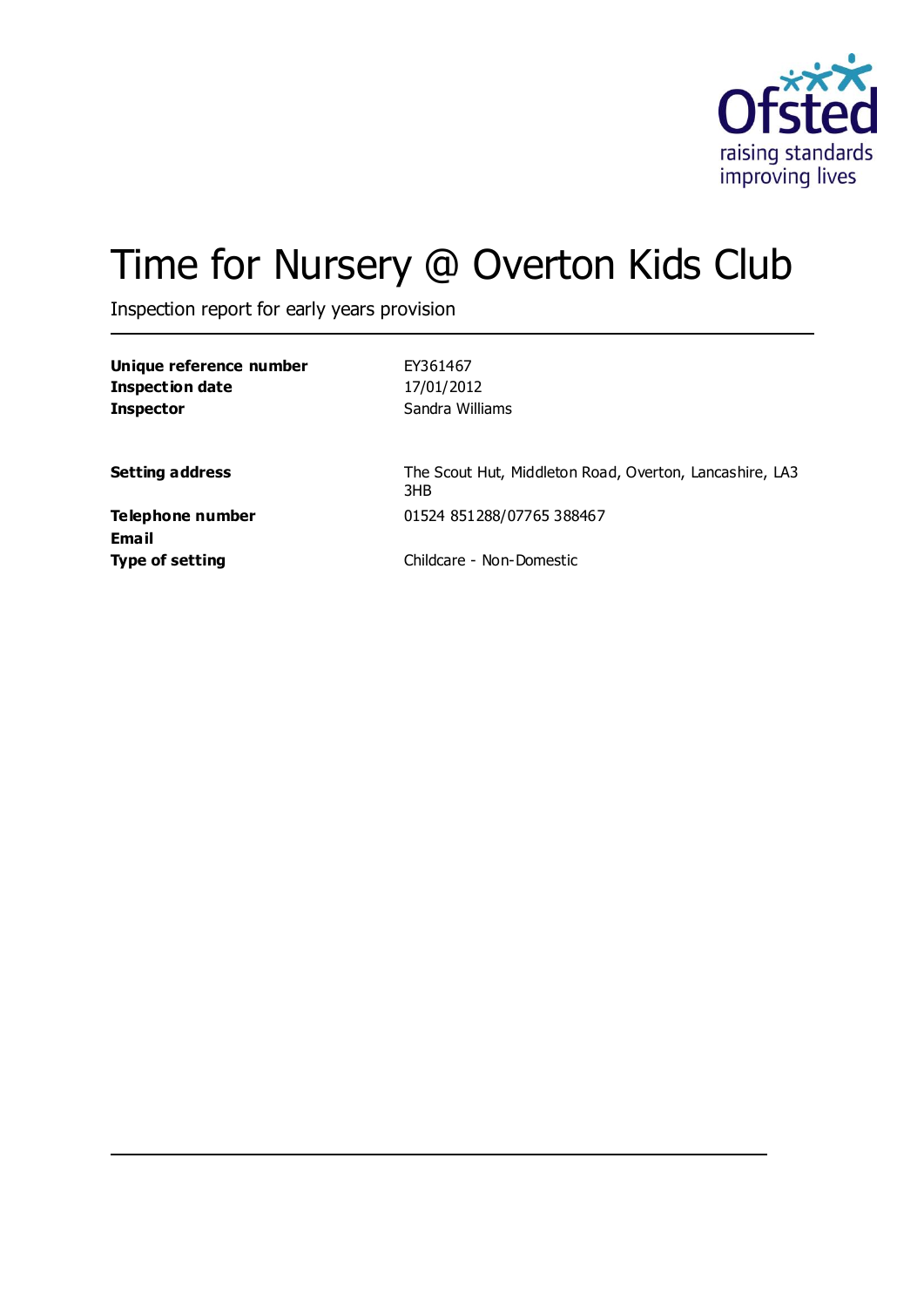The Office for Standards in Education, Children's Services and Skills (Ofsted) regulates and inspects to achieve excellence in the care of children and young people, and in education and skills for learners of all ages. It regulates and inspects childcare and children's social care, and inspects the Children and Family Court Advisory Support Service (Cafcass), schools, colleges, initial teacher training, work-based learning and skills training, adult and community learning, and education and training in prisons and other secure establishments. It assesses council children's services, and inspects services for looked after children, safeguarding and child protection.

If you would like a copy of this document in a different format, such as large print or Braille, please telephone 0300 123 1231, or email enquiries@ofsted.gov.uk.

You may copy all or parts of this document for non-commercial educational purposes, as long as you give details of the source and date of publication and do not alter the information in any way.

T: 0300 123 1231 Textphone: 0161 618 8524 E: enquiries@ofsted.gov.uk W: [www.ofsted.gov.uk](http://www.ofsted.gov.uk/)

© Crown copyright 2012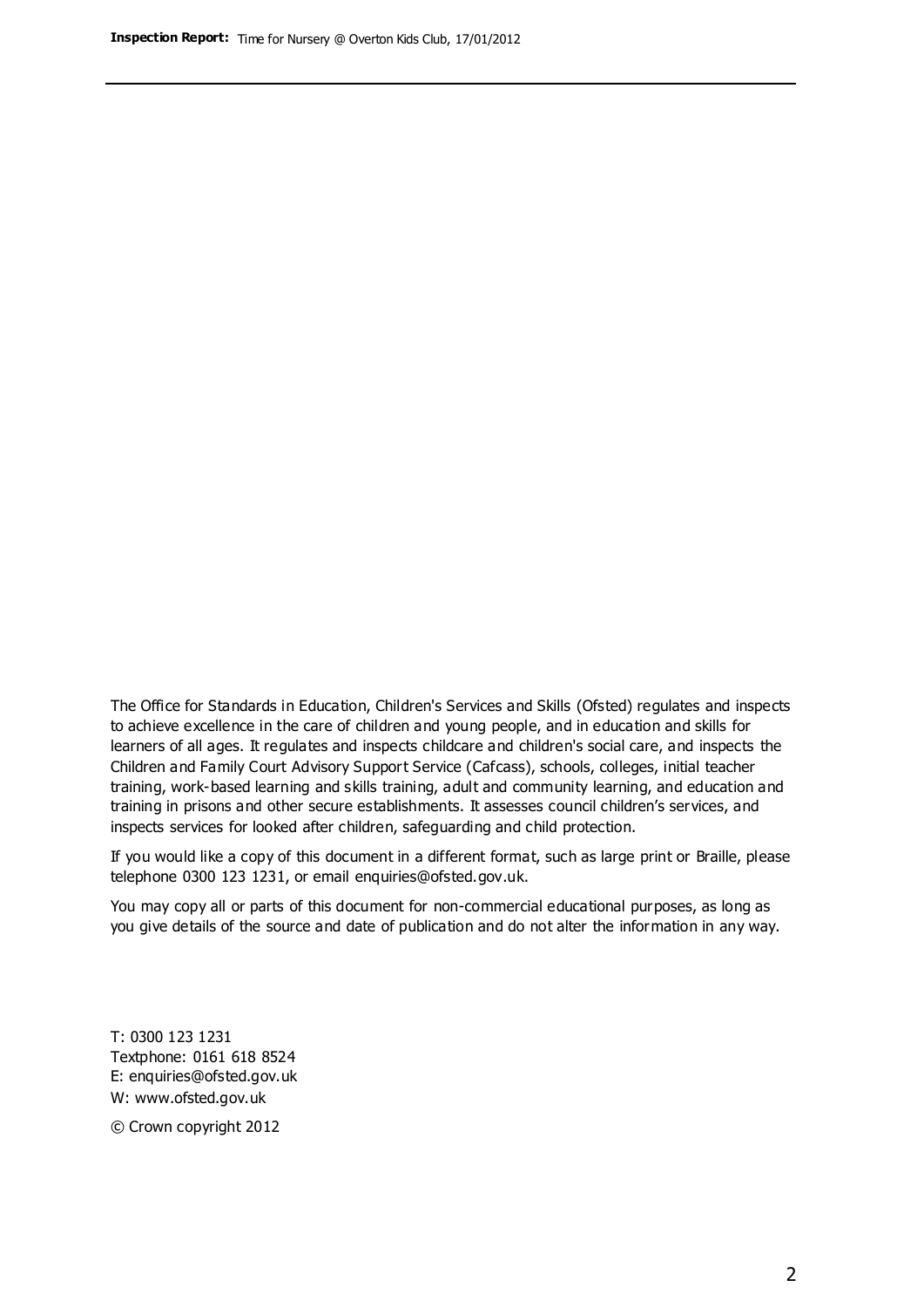## **Introduction**

This inspection was carried out by Ofsted under Sections 49 and 50 of the Childcare Act 2006 on the quality and standards of the registered early years provision. 'Early years provision' refers to provision regulated by Ofsted for children from birth to 31 August following their fifth birthday (the early years age group). The registered person must ensure that this provision complies with the statutory framework for children's learning, development and welfare, known as the *Early* Years Foundation Stage.

The provider must provide a copy of this report to all parents with children at the setting where reasonably practicable. The provider must provide a copy of the report to any other person who asks for one, but may charge a fee for this service (The Childcare (Inspection) Regulations 2008 regulations 9 and 10).

Children only attend this setting before and/or after the school day and/or during the school holidays. The judgements in this report reflect the quality of early years provision offered to children during those periods.

The setting also makes provision for children older than the early years age group which is registered on the voluntary and/or compulsory part(s) of the Childcare Register. This report does not include an evaluation of that provision, but a comment about compliance with the requirements of the Childcare Register is included in Annex B.

Please see our website for more information about each childcare provider. We publish inspection reports, conditions of registration and details of complaints we receive where we or the provider take action to meet the requirements of registration.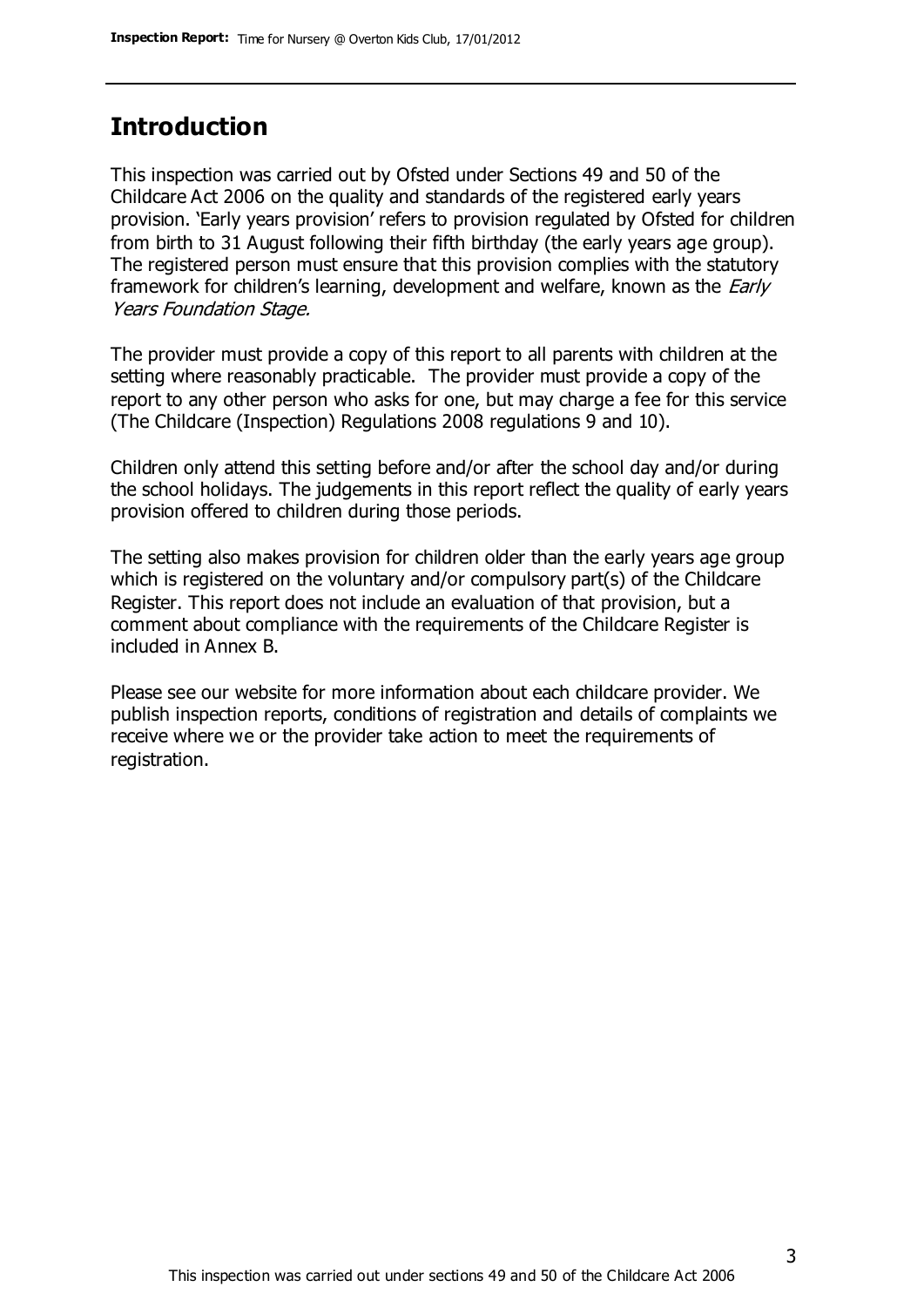# **Description of the setting**

Time for Nursery @ Overton Kids Club is privately owned and has been registered since September 2007. It is registered by Ofsted on the Early Years Register and the compulsory and voluntary parts of the Childcare Register. It operates from the scout hut situated in the village of Overton, near Morecambe in Lancashire. Children have access to the main hall and an adjoining small room used for quiet activities. The children have access to an enclosed outdoor play area and supervised access to the grassed area at the front of the property. The club is open from Mondays to Fridays from 2.30pm until 6pm during term times only.

A maximum of 26 children under eight years may attend the facility at any one time, of which, no more than 26 may be in the early years age range. There are currently 48 children on roll of which, eight are in the early years age range. The setting offers support to children with special educational needs and/or disabilities and children who have English as an additional language. There are five members of staff, who work with the children, three of whom hold appropriate early years qualifications to National Vocational Qualification Level 3 and two hold Level 2 qualifications. The setting has successfully achieved the Step Into Quality Award and has been awarded Lead Practitioner Status.

# **The overall effectiveness of the early years provision**

Overall the quality of the provision is good.

The established and experienced staff at this friendly out of school club know the children individually and are able to meet their needs and requirements well. Children enjoy a good range of fun activities, which help them to make good progress in their development and learning. The children are safeguarded due to the safety procedures in place that cover most of the safety requirements. Partnerships with parents are excellent and partnerships with other agencies and providers of the Early Years Foundation Stage are strong. The staff group are committed to providing a good quality service and maintain continuous improvement through reflective practice. However, the self-evaluation process is not yet completed.

## **What steps need to be taken to improve provision further?**

To further improve the early years provision the registered person should:

- develop further the system of self-evaluation, for example, by completing the Ofsted self-evaluation form, in order to identify strengths and weaknesses and maintain continuous improvement
- improve the level of safety outside by repairing the small section of fencing that has been damaged by recent storms.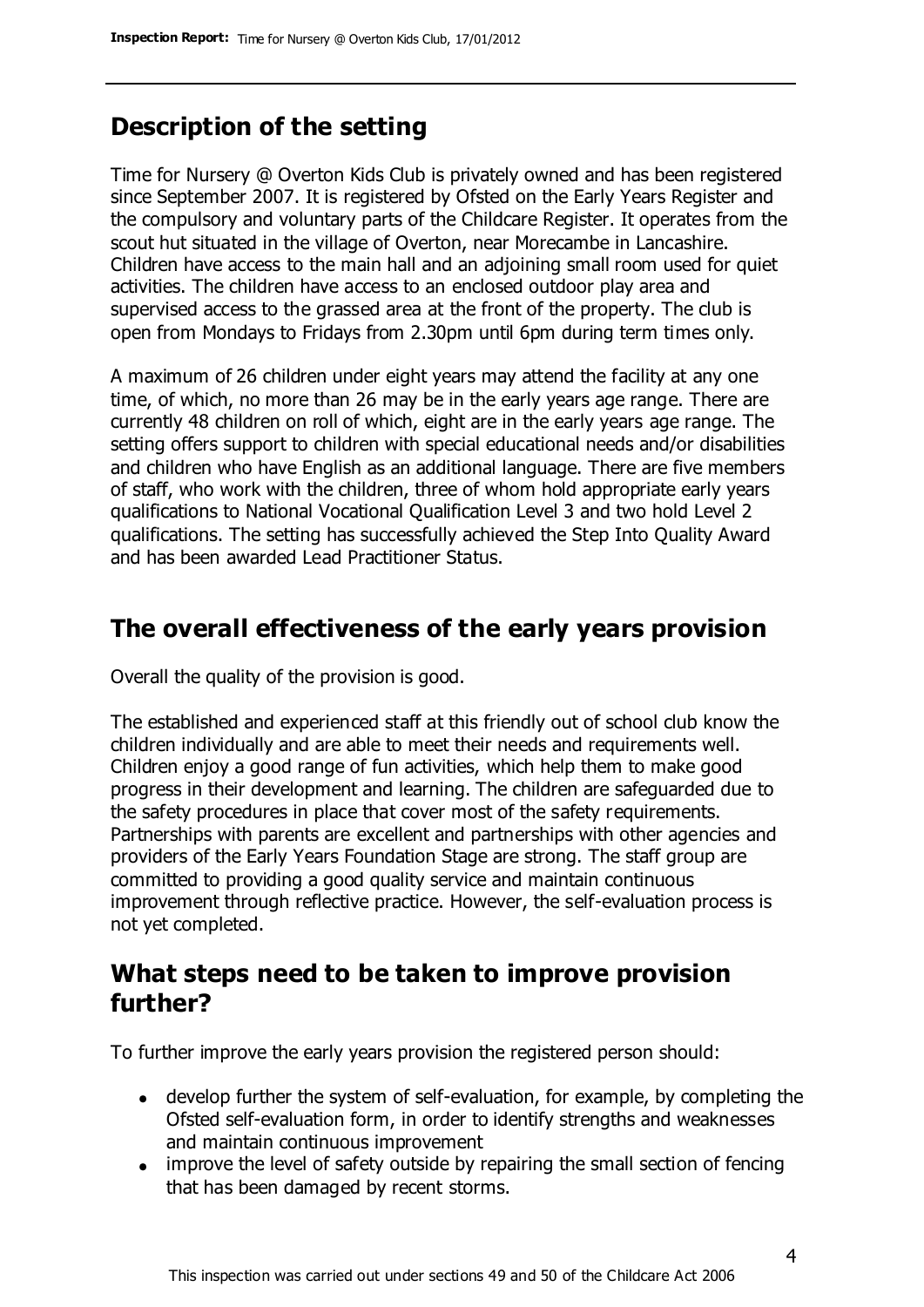## **The effectiveness of leadership and management of the early years provision**

Children are very well safeguarded due to the thorough safeguarding procedures in place. The staff receive regular training and have a good knowledge of the indicators of abuse and the procedures to follow should they have any concerns about the children. A full set of comprehensive policies and procedures are available to parents and are carefully implemented by the staff. Children are safeguarded by robust recruitment and vetting procedures. This includes Criminal Records Bureau checks, ensuring that all staff are suitable and safe to work with children. Daily risk assessments are undertaken to ensure that the premises is safe and free of hazards. A small section of fencing around the outdoor play area has very recently been damaged in strong winds, which currently poses a hazard until it is repaired. Emergency evacuation drills take place regularly to ensure that all children are fully aware of the procedures to follow in the event of an emergency.

The staff have excellent, trusting relationships with the children's parents and extended family members. They are made to feel extremely relaxed in this welcoming and friendly environment. They are strongly encouraged to be involved in their children's learning and development and they volunteer to attend various sessions, such as providing dance sessions. A wealth of information is made available to parents on the notice boards and in regular newsletters. Parents spoken to and who have completed questionnaires about the setting express their extreme satisfaction with this provision. They state that the club is brilliant and that the staff are very friendly and take the time to get to know the children individually, thus, meeting their needs extremely well. Good links also exist with the local schools as some of the staff work at the local school, as well as the club. This helps with the children's all round care and education and their smooth transition from schools to the club each day. Information is shared between the settings, so that there is consistency and continuity for the children.

The staff are highly motivated to provide a good standard of care and education for all children. Staff moral is high and this ensures a happy and fun place for children to enjoy their learning through play. Resources are well organised, labelled and attractively displayed to enable children to make choices in their play. The newly created outside play area also enhances children's opportunities to enjoy fresh air and exercise. Equality and diversity is promoted very well by the staff. The club is rich in resources and positive images of cultural diversity. Staff are extremely welcoming and inclusive and are effective in ensuring that all children are well integrated. Children who have special educational needs and/or disabilities are very welcome to attend, although, there are none attending currently. The staff demonstrate their reflective practice and positive attitudes to continuous development through completing the Step into Quality Award. The Ofsted self-evaluation form has also been started, but is not yet completed to cover every area of the provision.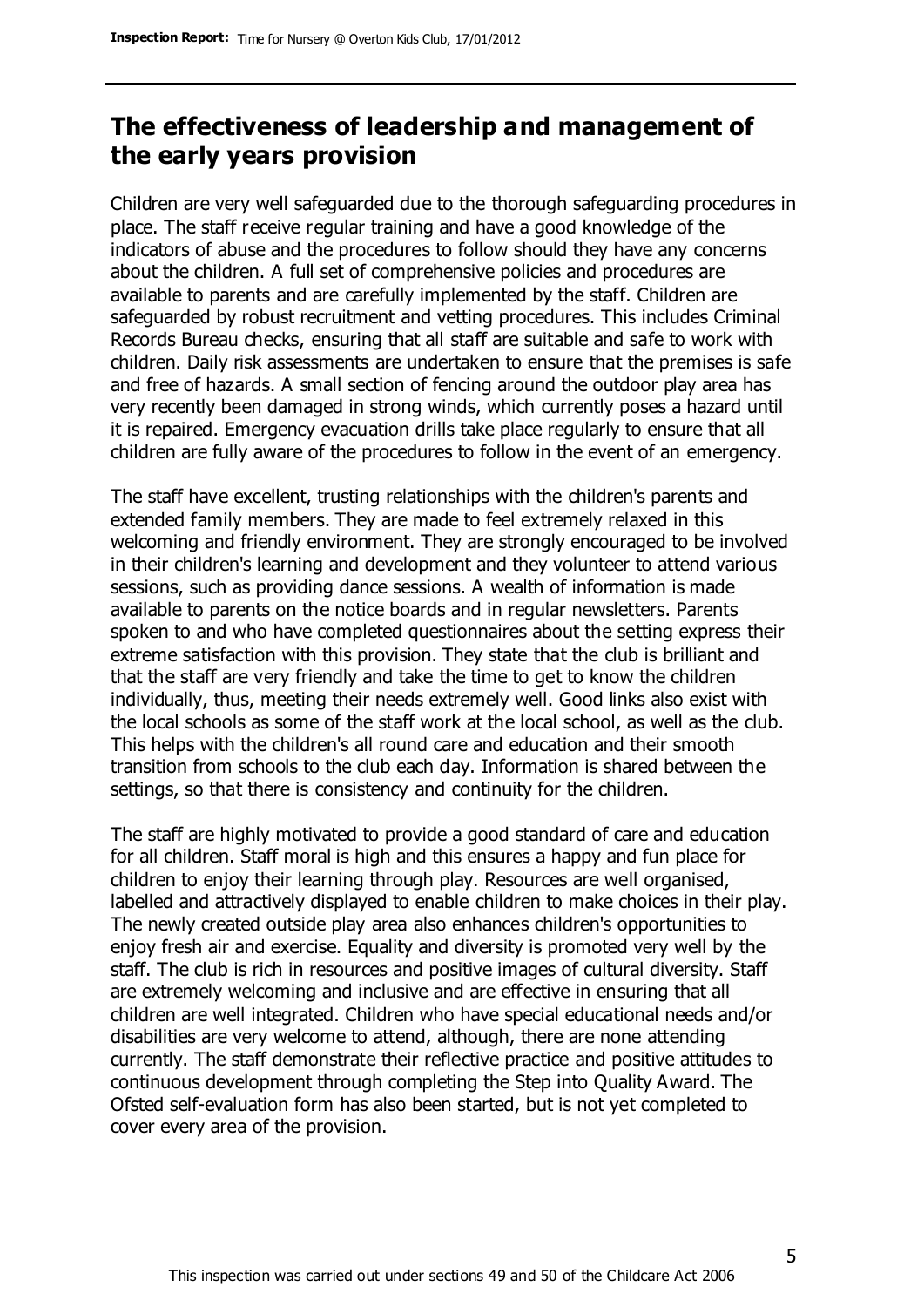## **The quality and standards of the early years provision and outcomes for children**

Children thoroughly enjoy their time spent in this welcoming and stimulating out of school club. They are well cared for by extremely caring and nurturing staff, who are fully committed to the children's well-being. The attractive displays of children's work help them to feel included and valued. All children have excellent opportunities to adopt healthy lifestyles and enjoy the fresh air as they access the enclosed outdoor play area. They enjoy regular exercise as they run and play various ball games, which help them to develop their coordination. Fresh drinking water and juice is constantly available for the children to help themselves to. They show an excellent understanding of healthy eating as they make healthy choices at snack times. This is reinforced by the pictures and posters promoting healthy eating in the snack corner. Children have a very good understanding of the importance of following good personal hygiene routines as they independently wash their hands at appropriate times. All children feel safe and happy as they enjoy close attachments and trusting relationships with the staff. They show an excellent understanding of what standards of behaviour are expected and apply these, in order to keep themselves and others safe. The children are very involved in negotiating the club rules, which are typed up by the children. Older children are extremely helpful and enjoy looking after the younger children. The children also make a positive contribution to their local community by, for example, distributing food hampers to help raise funds to repair the church roof.

Children are making excellent progress in their learning and development due to the extensive range of activities that are planned to meet their individual needs and interests. The children are extremely involved in planning and choosing activities that they particularly enjoy. The system for gathering information about the children when they first attend is established and regular observations and assessments by staff provide information used very effectively to plan for children's next steps. Children are making very good progress in their communication, language and literacy. The wide range of books and the comfortable sofa and cushions in the quiet room create a relaxing area for children to enjoy reading stories to each other after a busy day at school. They also enjoy borrowing books to take home to read. Children develop their mark-making skills using pencils, crayons, shaving foam, paints, sponges and their fingers. Their creativity is encouraged as their paintings and drawings are displayed on the walls. They also enjoy imaginative play, crafts activities, making shapes with play dough and constructing with building bricks. They develop good skills in information and communication technology due to the resources, such as computers and electronic games. They learn about numeracy and problem solving by playing with the wide range of board games. Children learn about the diverse world around them as they celebrate festivals, such as, Chinese New Year, Australia Day and Diwali by tasting different foods and undertaking craft activities. Overall, children have fun and enjoy their time spent at their out of school club.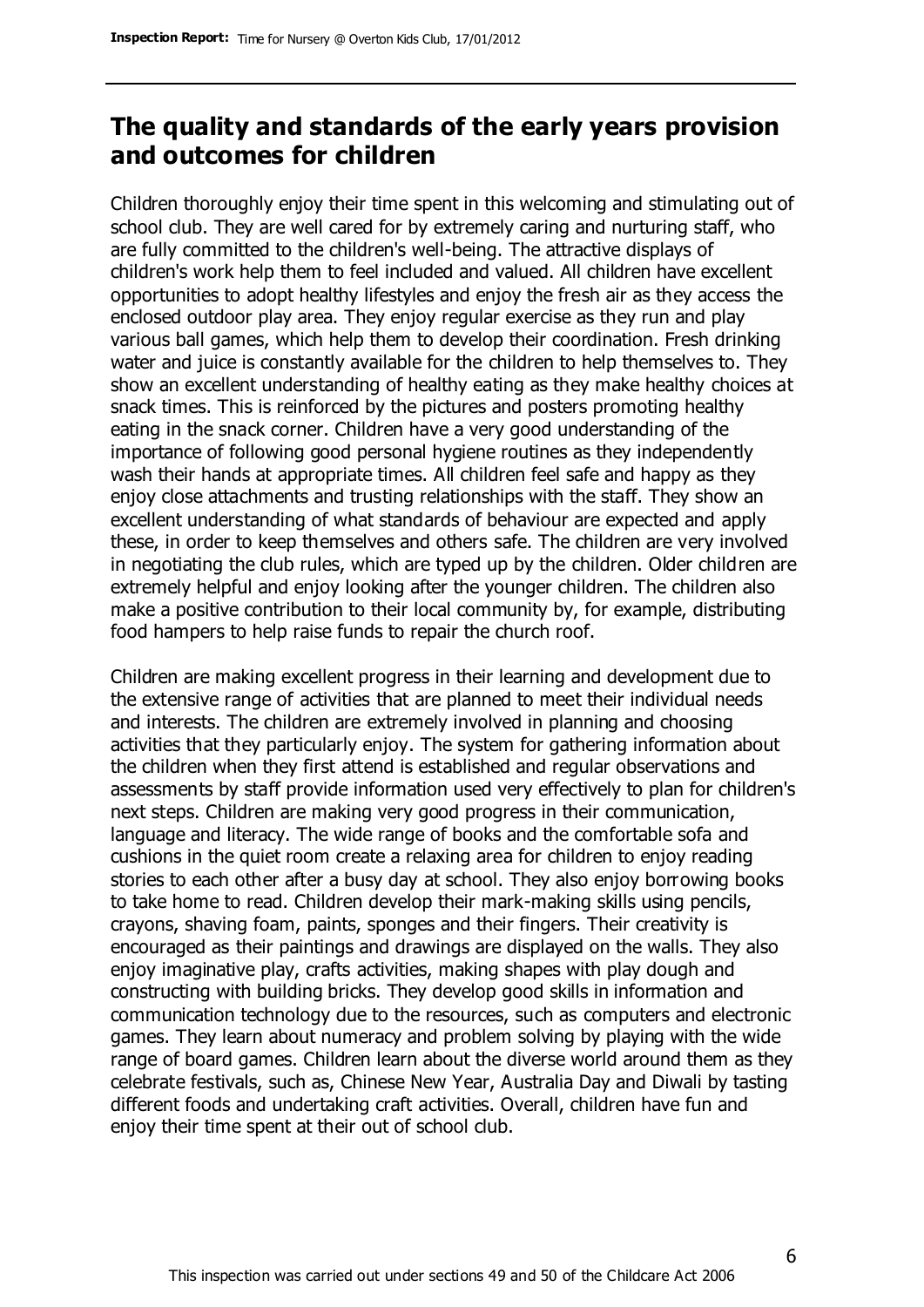# **Annex A: record of inspection judgements**

#### **The key inspection judgements and what they mean**

Grade 1 is Outstanding: this aspect of the provision is of exceptionally high quality Grade 2 is Good: this aspect of the provision is strong Grade 3 is Satisfactory: this aspect of the provision is sound Grade 4 is Inadequate: this aspect of the provision is not good enough

#### **The overall effectiveness of the early years provision**

| How well does the setting meet the needs of the<br>children in the Early Years Foundation Stage? |  |
|--------------------------------------------------------------------------------------------------|--|
| The capacity of the provision to maintain continuous                                             |  |
| improvement                                                                                      |  |

#### **The effectiveness of leadership and management of the early years provision**

| The effectiveness of leadership and management of the             |  |
|-------------------------------------------------------------------|--|
| <b>Early Years Foundation Stage</b>                               |  |
| The effectiveness of leadership and management in embedding       |  |
| ambition and driving improvement                                  |  |
| The effectiveness with which the setting deploys resources        |  |
| The effectiveness with which the setting promotes equality and    |  |
| diversity                                                         |  |
| The effectiveness of safeguarding                                 |  |
| The effectiveness of the setting's self-evaluation, including the |  |
| steps taken to promote improvement                                |  |
| The effectiveness of partnerships                                 |  |
| The effectiveness of the setting's engagement with parents and    |  |
| carers                                                            |  |

### **The quality of the provision in the Early Years Foundation Stage**

The quality of the provision in the Early Years Foundation Stage  $\vert$  2

## **Outcomes for children in the Early Years Foundation Stage**

| <b>Outcomes for children in the Early Years Foundation</b>    |  |
|---------------------------------------------------------------|--|
| <b>Stage</b>                                                  |  |
| The extent to which children achieve and enjoy their learning |  |
| The extent to which children feel safe                        |  |
| The extent to which children adopt healthy lifestyles         |  |
| The extent to which children make a positive contribution     |  |
| The extent to which children develop skills for the future    |  |

Any complaints about the inspection or report should be made following the procedures set out in the guidance available from Ofsted's website: www.ofsted.gov.uk